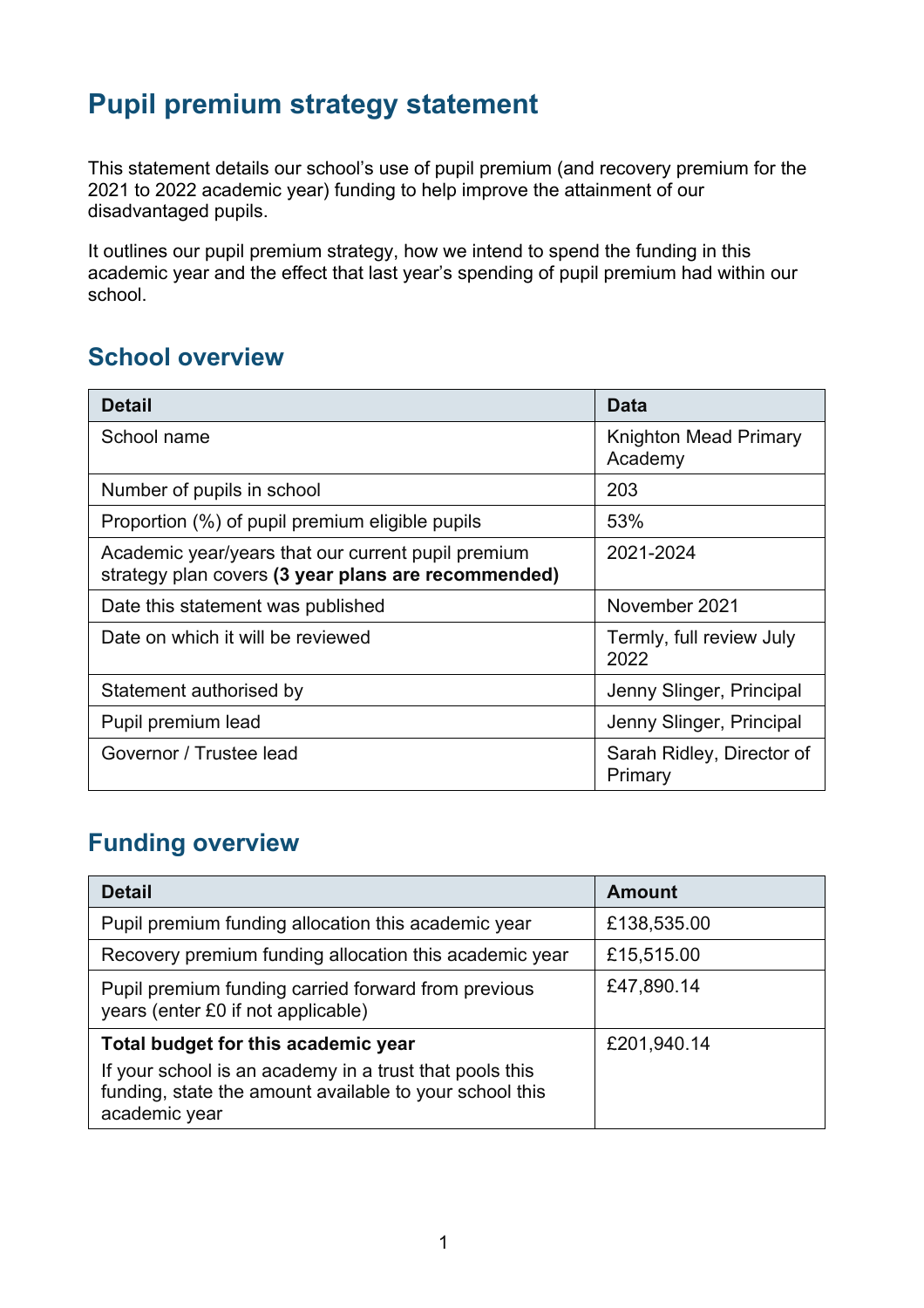# **Part A: Pupil premium strategy plan**

## **Statement of intent**

At Knighton Mead, our aim is to improve the life chances of all of our children. Being located in an inner-city area, there are many factors contributing to the disadvantage of our children's experience. The community which the academy serves has long term socio-economic challenges and has an increasing EAL community (32%). It also has a significant number of low-income/single parent families and has a higher proportion of SEND (23%).

Our objectives are to:

- Ensure a high-quality provision which enables all children to flourish.
- Accelerate the progress of all students, closing gaps and ensuring all children are well prepared for their next stage of learning.
- Implement and evaluate whole school approaches, targeted approaches and wider strategies to ensure a relentless drive for the best possible outcomes for all children regardless of starting points.

Through our Pupil Premium strategy, we:

- Prioritise the enhancement of positive, trusting relationships between children, staff and all stakeholders.
- Create a culture of collective responsibility and aspiration.
- Offer a curriculum rich in language development, where practitioners are knowledgeable of the progression of learning to talk and learning through talk (Voice 21).
- Provide a Removing Barriers to Learning Team (RB2L) which actively seeks to build trusting relationships with children and families, identify barriers and support children and families to overcome them, resulting in improved outcomes for children.
- Use rigorous and accurate assessment systems & quality assurance to ensure effective strategic planning and targeting of children.
- Provide personalised interventions to accelerate the learning of children eligible for PP/disadvantaged children to close gaps.
- Review, implement & embed a well sequenced & systematic, validated phonics programme.
- Utilise the expertise of staff to support and the improvement in the teaching of early reading e.g., BRP.
- Develop, implement and embed an ambitious, coherent and well-sequenced curriculum prioritising cultural capital, inclusion and local priorities.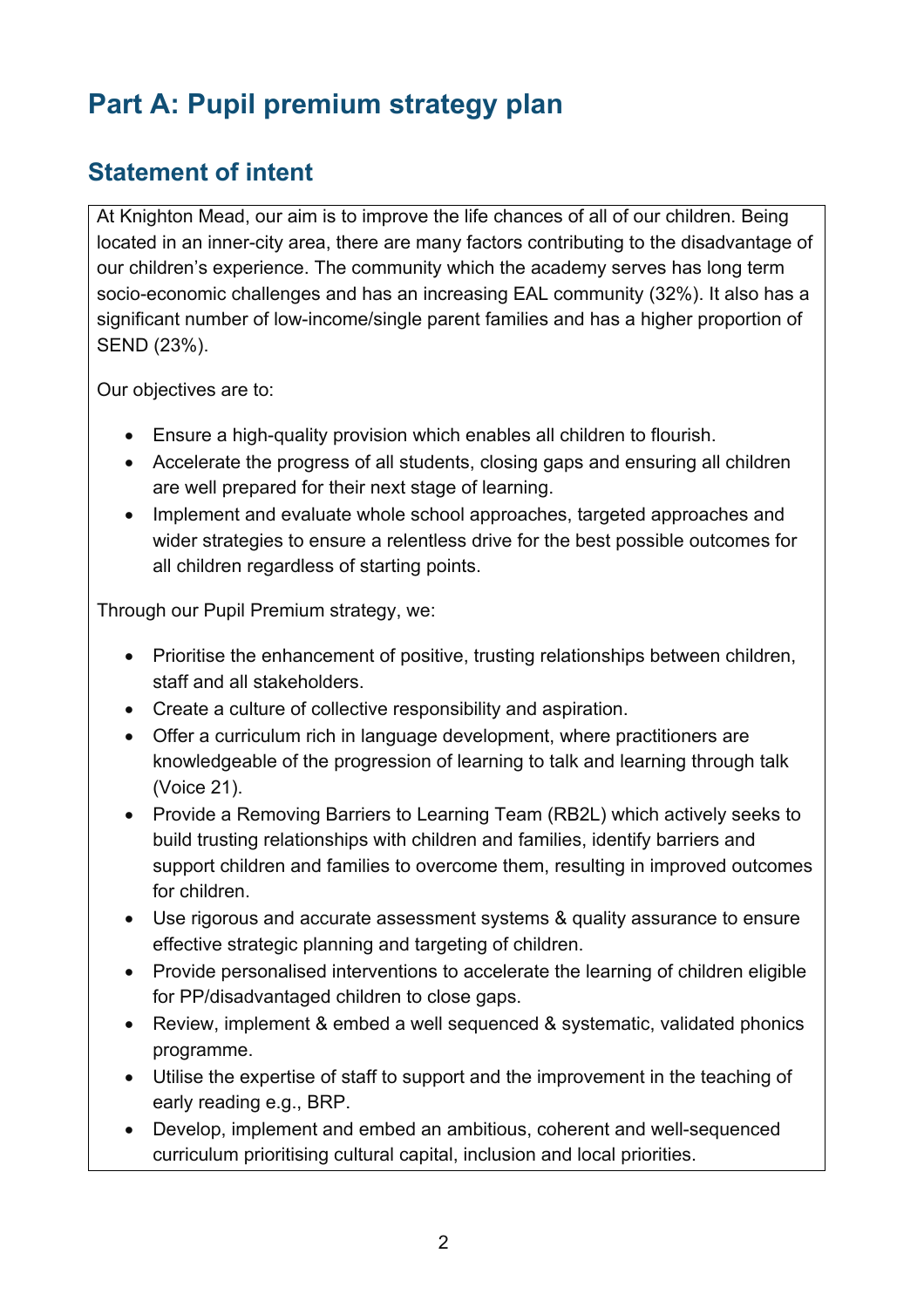- Develop teachers and children's understanding of meta-cognition strategies and embed them into the daily life of the classroom.
- Ensure all children have equal access to enrichment opportunities to promote cultural capital and immerse them in learning.
- Develop strategies to support families in ensuring children are in school and on time each day so that missed learning opportunities are limited.

## **Challenges**

This details the key challenges to achievement that we have identified among our disadvantaged pupils.

| <b>Challenge</b><br>number | <b>Detail of challenge</b>                                                  |
|----------------------------|-----------------------------------------------------------------------------|
|                            | Low attainment on entry                                                     |
|                            | Low language skills on entry                                                |
| 3                          | Increased mental health challenges in households                            |
|                            | Less experiences/enrichment opportunities out of schools                    |
| 5                          | The impact of Covid on attainment was greatest for our disadvantaged pupils |
| 6                          | Attendance, PA and lateness                                                 |

## **Intended outcomes**

This explains the outcomes we are aiming for **by the end of our current strategy plan**, and how we will measure whether they have been achieved.

| <b>Intended outcome</b>                                                                                              | <b>Success criteria</b>                                                               |
|----------------------------------------------------------------------------------------------------------------------|---------------------------------------------------------------------------------------|
| Improved oral language skills and vocabulary<br>among disadvantaged pupils.                                          | Improved use of language resulting in<br>accelerated progress in reading and writing. |
| Improved maths attainment for disadvantaged<br>pupils at the end of KS2.                                             | Gap narrowed between DA and non-DA                                                    |
| To achieve and sustain improved wellbeing<br>for all pupils in our school, particularly our<br>disadvantaged pupils. | Children attending school and present as<br>happy, focussed pupils.                   |
| Disadvantaged pupils' attainment is as high<br>as non-disadvantaged                                                  | Data reports - equality in attainment                                                 |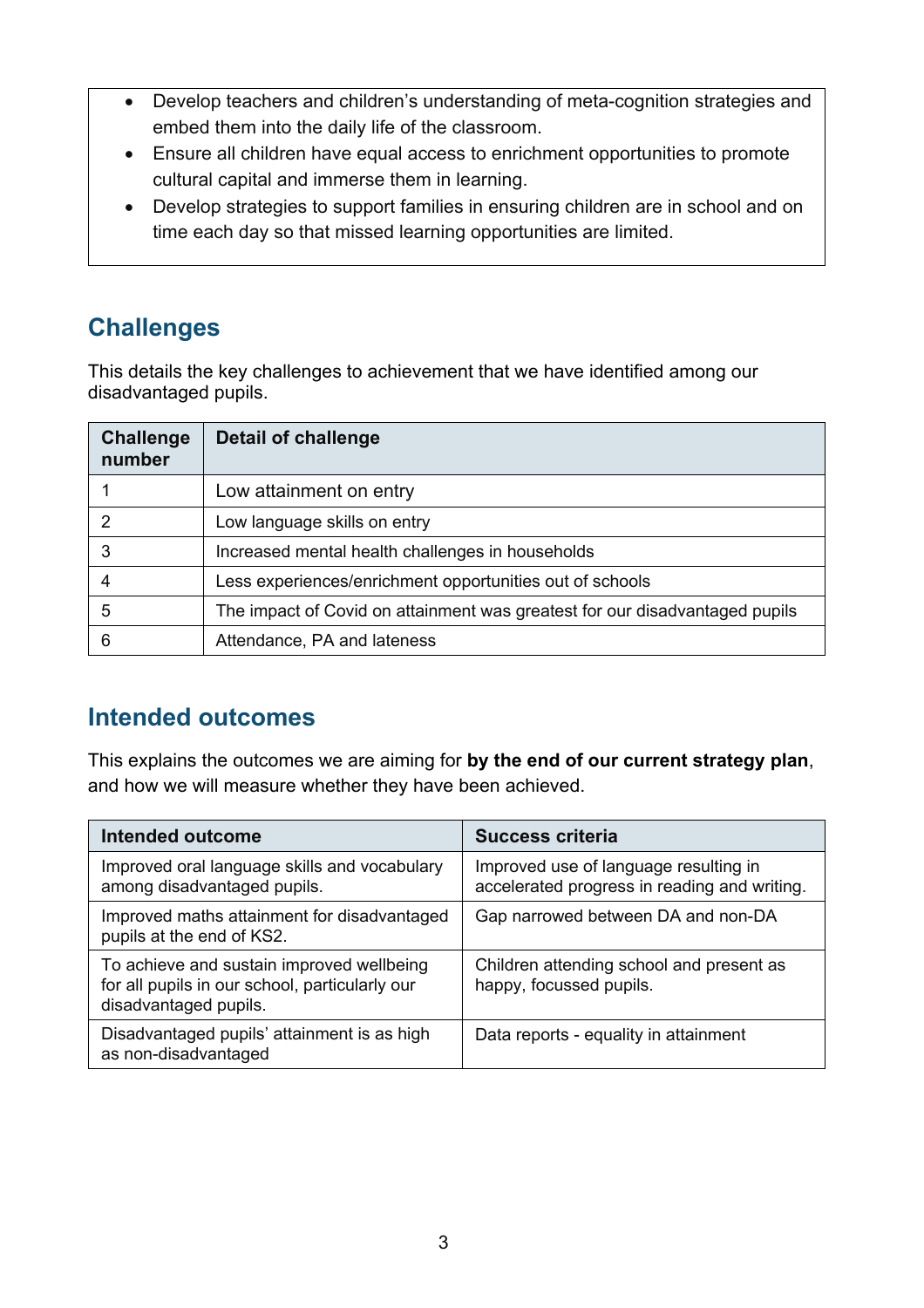## **Activity in this academic year**

This details how we intend to spend our pupil premium (and recovery premium funding) **this academic year** to address the challenges listed above.

#### **Teaching (for example, CPD, recruitment and retention)**

Budgeted cost: £63,425

| <b>Activity</b>                                                                                                   | Evidence that supports this approach                                                                                                                                                                                                                                                                                                                                                                                                                                                                                                                                                                                                                                                            | <b>Challeng</b><br>e<br>number(<br>s)<br>addresse<br>$\mathbf d$ |
|-------------------------------------------------------------------------------------------------------------------|-------------------------------------------------------------------------------------------------------------------------------------------------------------------------------------------------------------------------------------------------------------------------------------------------------------------------------------------------------------------------------------------------------------------------------------------------------------------------------------------------------------------------------------------------------------------------------------------------------------------------------------------------------------------------------------------------|------------------------------------------------------------------|
| <b>Staff CPD</b><br>(E7000)<br>Agency<br>Supply<br>Cover for<br><b>CPD</b><br>release<br>(E3000)                  | High quality teaching, learning and school improvement including<br>a well-designed and ambitious curriculum                                                                                                                                                                                                                                                                                                                                                                                                                                                                                                                                                                                    | 1                                                                |
| <b>Staffing</b><br>structure:<br>Attendan<br>ce Officer<br>(E32, 532)<br>Pastoral<br>Support<br>60%<br>(E20, 893) | Parental engagement has a positive impact on average of 4<br>months' additional progress. Our family support worker is able to<br>consider how to engage with all parents to avoid widening<br>attainment gaps<br>https://educationendowmentfoundation.org.uk/education-<br>evidence/teaching-learning-toolkit/parental-engagement<br>There is extensive evidence associating childhood social and<br>emotional skills with improved outcomes at school and in later life<br>(e.g., improved academic performance, attitudes, behaviour and<br>relationships with peers):<br>https://educationendowmentfoundation.org.uk/public/files/Publications/SEL/EEF Social and Emotional<br>Learning.pdf | 6<br>3<br>5                                                      |
| Oracy<br>project -<br>Voice21                                                                                     | There is a strong evidence base that suggests oral language<br>interventions, including dialogic activities such as high-quality<br>classroom discussion, are inexpensive to implement with high<br>impacts on reading<br>https://educationendowmentfoundation.org.uk/education-<br>evidence/teaching-learning-toolkit/oral-language-interventions<br>Supporting oral language development - Education Endowment<br>Foundation                                                                                                                                                                                                                                                                  | $\overline{2}$                                                   |

#### **Targeted academic support (for example, tutoring, one-to-one support structured interventions)**

Budgeted cost: £ *35,418*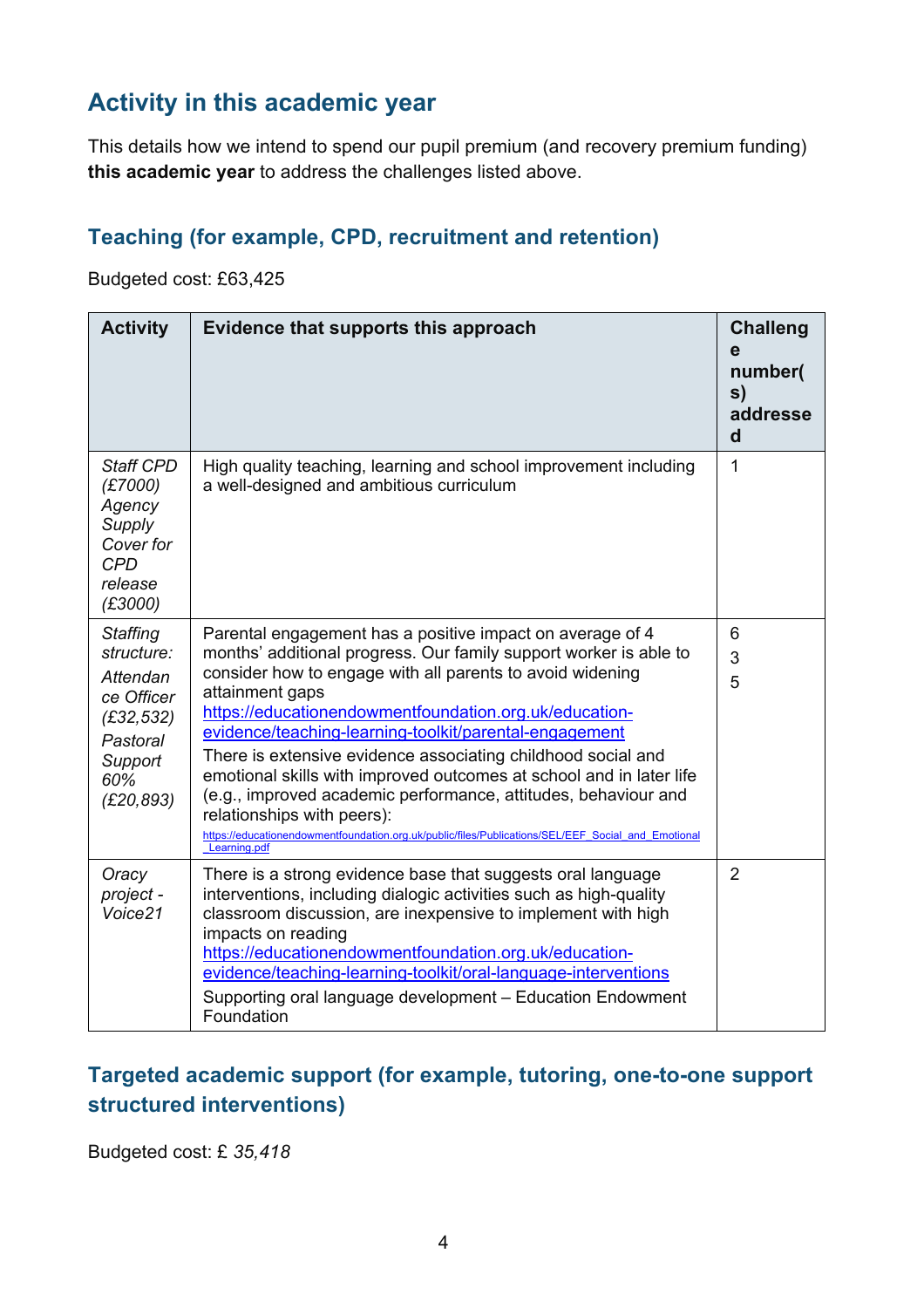| <b>Activity</b>                                                                | Evidence that supports this approach                                                                                                                                                                                                                                                                                                                                                                                                                                                                                                             | <b>Challenge</b><br>number(s)<br>addressed |
|--------------------------------------------------------------------------------|--------------------------------------------------------------------------------------------------------------------------------------------------------------------------------------------------------------------------------------------------------------------------------------------------------------------------------------------------------------------------------------------------------------------------------------------------------------------------------------------------------------------------------------------------|--------------------------------------------|
| Deployment of<br>teacher for<br>small year 6<br>group (£24,500)                | Highly qualified and experienced teachers in smaller<br>groups can support pupils to make effective progress by<br>providing intensive, targeted academic support to those<br>identified as having low prior attainment or at risk of<br>falling behind. The approach allows the teacher to focus<br>on the needs of a smaller number of learners and<br>provide teaching that is closely matched to pupil<br>understanding.<br>https://educationendowmentfoundation.org.uk/education-<br>evidence/teaching-learning-toolkit/small-group-tuition | 5<br>1                                     |
| Reading<br><i>interventions</i> 3<br>days a week by<br>trained TA<br>(£10,918) | There is a strong evidence base which shows that high<br>quality reading interventions delivered by expert staff,<br>significantly improve reading ability and success<br><b>IMPROVING LITERACY IN KEY STAGE 1- Education</b><br><b>Endowment Foundation</b>                                                                                                                                                                                                                                                                                     | 5<br>1<br>2                                |
| Teacher<br>intervention<br>spring/summer<br><b>Tutoring Grant</b><br>support   | Small group tuition has an average impact of four<br>months' additional progress over the course of a year<br>https://educationendowmentfoundation.org.uk/education-<br>evidence/teaching-learning-toolkit/small-group-tuition                                                                                                                                                                                                                                                                                                                   | 5<br>1<br>$\overline{2}$                   |

## **Wider strategies (for example, related to attendance, behaviour, wellbeing)**

#### Budgeted cost: £42,822

| <b>Activity</b>                                                                                     | Evidence that supports this approach                                                                                                                                                                                                                                                                                                                                                                                                                                                                                                                   | <b>Challenge</b><br>number(s)<br>addressed |
|-----------------------------------------------------------------------------------------------------|--------------------------------------------------------------------------------------------------------------------------------------------------------------------------------------------------------------------------------------------------------------------------------------------------------------------------------------------------------------------------------------------------------------------------------------------------------------------------------------------------------------------------------------------------------|--------------------------------------------|
| $Rewards -$<br>Always Club<br>(E200)                                                                | https://educationendowmentfoundation.org.uk/public/files/Publications/SEL/EEF Social_and Emotional Learning.pdf<br>Raising aspirations and expectations                                                                                                                                                                                                                                                                                                                                                                                                | 6                                          |
| Attendance<br>Rewards<br>(E800)                                                                     | Improving school attendance: support for schools and local authorities -<br>GOV.UK (www.gov.uk)                                                                                                                                                                                                                                                                                                                                                                                                                                                        | 6                                          |
| Lunchtime<br>(E200)                                                                                 | https://educationendowmentfoundation.org.uk/public/files/Publications/SEL/EEF Social and Emotional Learning.pdf                                                                                                                                                                                                                                                                                                                                                                                                                                        | 3<br>4                                     |
| <b>Nurture</b><br>(E200)                                                                            | https://educationendowmentfoundation.org.uk/public/files/Publications/SEL/EEF Social and Emotional Learning.pdf                                                                                                                                                                                                                                                                                                                                                                                                                                        | 3<br>4                                     |
| Breakfast<br>Club (£1000)<br>and Magic<br><b>Breakfast</b><br>(E2000)<br><b>Staffing</b><br>(£5700) | https://www.magicbreakfast.com/Default.aspx A study by the Institute for<br>Fiscal Studies has evaluated the impact of the Magic Breakfast model of<br>school breakfast provision on Key Stage 1 academic results (for children<br>aged 6 or 7). Our study looks at longer-term economic benefits, drawing<br>on established literature to examine what these academic impacts mean<br>for reduced costs incurred for special educational needs, truancy and<br>exclusions as well as improvements in earnings from employment up to<br>the age of 60. | 3<br>4<br>6                                |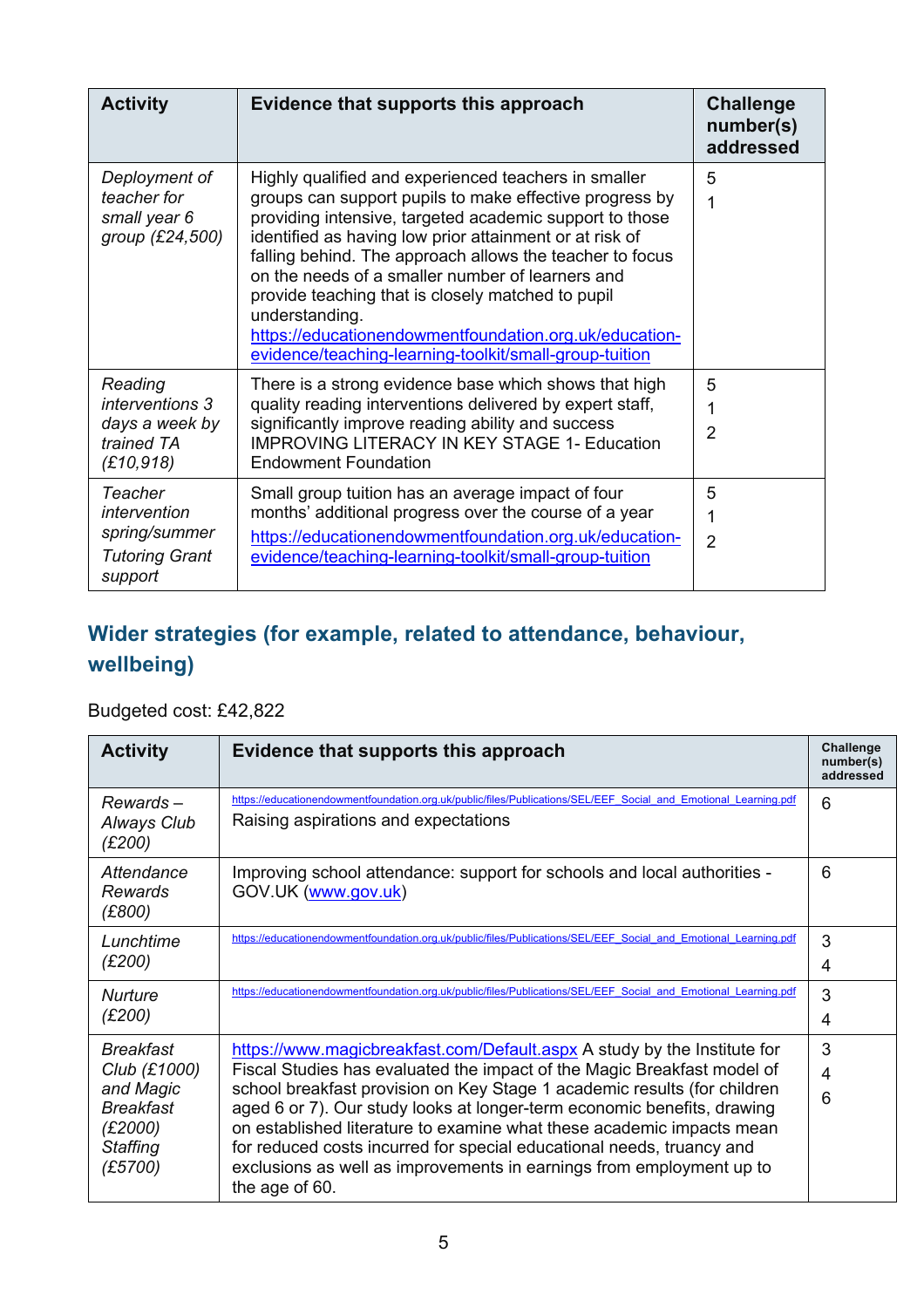| <b>After School</b><br>Clubs<br>(E2000)                                                                                                                                  | There is extensive evidence associating childhood social and emotional<br>skills with improved outcomes at school and in later life (e.g., improved<br>academic performance, attitudes, behaviour and relationships with peers):<br>EEF Social and Emotional Learning.pdf (educationendowm<br>entfoundation.org.uk) IMPROVING SOCIAL AND EMOTIONAL<br><b>LEARNING IN PRIMARY SCHOOLS - Education Endowment Foundation</b><br>TEACHING & LEARNING TOOLKIT - Education Endowment Foundation                         | 4                        |
|--------------------------------------------------------------------------------------------------------------------------------------------------------------------------|-------------------------------------------------------------------------------------------------------------------------------------------------------------------------------------------------------------------------------------------------------------------------------------------------------------------------------------------------------------------------------------------------------------------------------------------------------------------------------------------------------------------|--------------------------|
| Subsidised<br><b>School Trips</b><br>ଝ<br><b>Residentials</b><br>(E8300)                                                                                                 | There is extensive evidence associating childhood social and emotional<br>skills with improved outcomes at school and in later life (e.g., improved<br>academic performance, attitudes, behaviour and relationships with peers):<br>EEF Social and Emotional Learning.pdf (educationendowm<br>entfoundation.org.uk) IMPROVING SOCIAL AND EMOTIONAL<br><b>LEARNING IN PRIMARY SCHOOLS - Education Endowment Foundation</b><br><b>TEACHING &amp; LEARNING TOOLKIT - Education Endowment Foundation</b>              | $\overline{4}$           |
| <b>Subscriptions</b><br>to resources<br>and online<br><i>interventions</i><br>(CLS £2000,<br>phonics<br>tracker £240,<br>Nessy £232,<br>Accelerated<br>Reader<br>(E3550) | https://educationendowmentfoundation.org.uk/education-<br>evidence/teaching-learning-toolkit/oral-language-interventions                                                                                                                                                                                                                                                                                                                                                                                          | 1<br>$\overline{2}$<br>5 |
| Reaction<br><b>Board</b><br>(E2000)                                                                                                                                      | Physical activity   EEF (educationendowmentfoundation.org.uk) There<br>positive impact of physical activity on academic attainment (+1 month).<br>There are wider benefits from regular physical activity in terms of physical<br>development, health and wellbeing as well as other potential benefits have<br>been reported such as improved attendance                                                                                                                                                         | 5<br>3                   |
| Playground<br>Project<br>(£7500)                                                                                                                                         | https://educationendowmentfoundation.org.uk/education-<br>evidence/teaching-learning-toolkit/arts-participation<br>Increased play, active play and sport                                                                                                                                                                                                                                                                                                                                                          | 4                        |
| EWO (£1900)                                                                                                                                                              | Improving school attendance: support for schools and local authorities -<br>GOV.UK (www.gov.uk)                                                                                                                                                                                                                                                                                                                                                                                                                   | 6<br>3                   |
| <b>IT Equipment</b><br>(Chromebook<br>trolley £1000)                                                                                                                     |                                                                                                                                                                                                                                                                                                                                                                                                                                                                                                                   | 5                        |
| Phonics and<br>Reading<br>(E1000)                                                                                                                                        |                                                                                                                                                                                                                                                                                                                                                                                                                                                                                                                   | 5<br>$\overline{2}$      |
| Balanceability<br>(E2000)                                                                                                                                                | Enrichment - There is extensive evidence associating childhood social and<br>emotional skills with improved outcomes at school and in later life (e.g.,<br>improved academic performance, attitudes, behaviour and relationships<br>with peers): EEF Social and Emotional Learning.pdf (educationendowm<br>entfoundation.org.uk) IMPROVING SOCIAL AND EMOTIONAL<br><b>LEARNING IN PRIMARY SCHOOLS - Education Endowment Foundation</b><br><b>TEACHING &amp; LEARNING TOOLKIT - Education Endowment Foundation</b> | $\overline{4}$           |

## **Total budgeted cost: £** *141,665*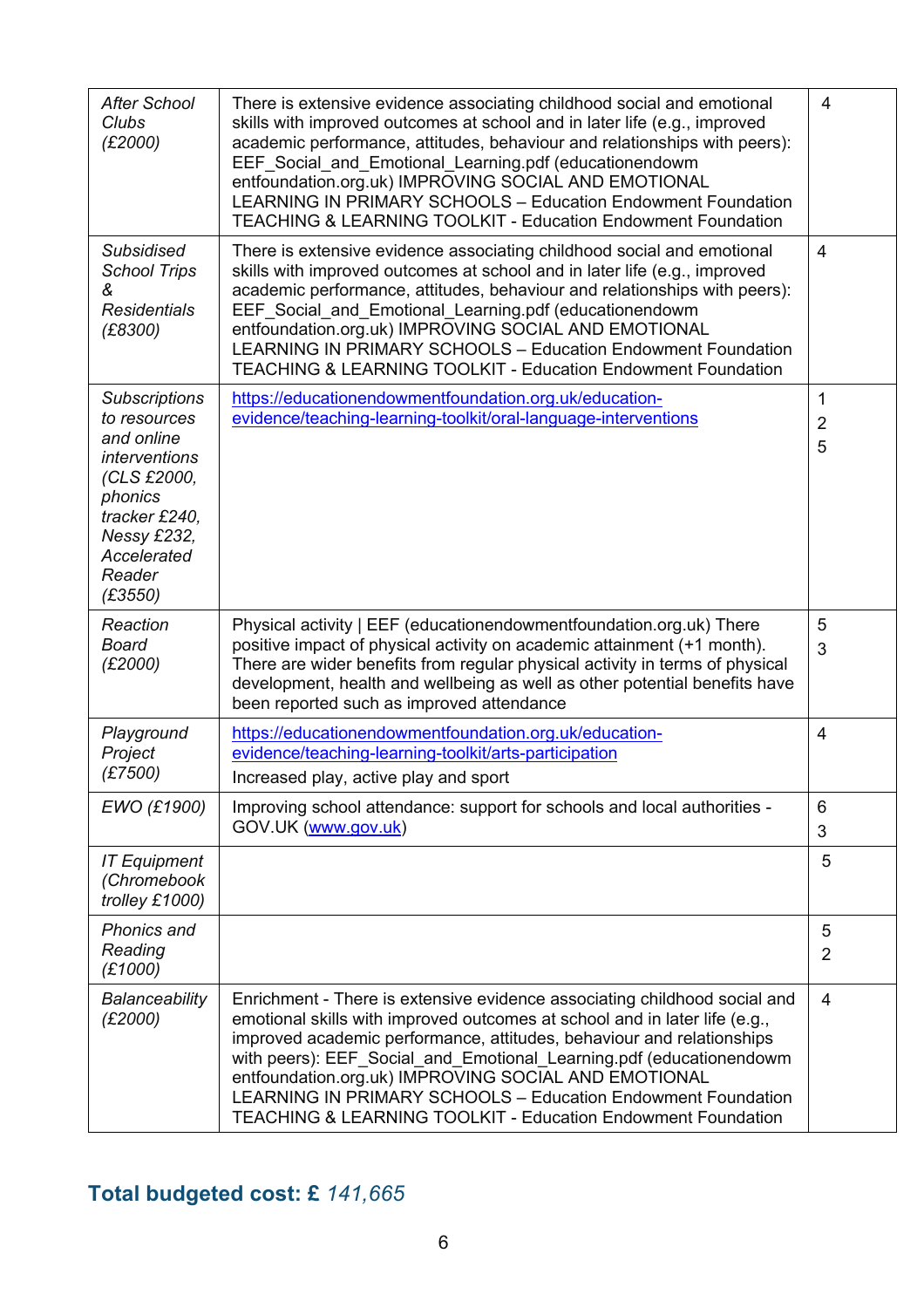## **Part B: Review of outcomes in the previous academic year**

### **Pupil premium strategy outcomes**

This details the impact that our pupil premium activity had on pupils in the 2020 to 2021 academic year.

*Due to COVID-19, performance measures have not been published for 2020 to 2021, and 2020 to 2021 results will not be used to hold schools to account.* 

Enrichment opportunities were impacted on due to the pandemic and some planned activities were unable to take place. Although the Y6 residential to London could not go ahead, a bespoke transition programme took place in the summer term over 10 weeks and had a positive impact on social and emotional health, preparation for secondary school. This included a wide range of external providers e.g. dance, Standing Ovation Project, girls' self-esteem, boxing. The pupils experienced activities and opportunities that they would not normally have been able to access.

Strategies to promote parental engagement were highly effective and supported very high engagement with remote learning. Attendance at our virtual parents' evenings was 100%.

During school closures, all pupils that required a device for home learning were provided with one so that they could access online learning.

The attainment of disadvantaged pupils was affected more than non-disadvantaged pupils.

## **Externally provided programmes**

*Please include the names of any non-DfE programmes that you purchased in the previous academic year. This will help the Department for Education identify which ones are popular in England*

| Programme | <b>Provider</b> |
|-----------|-----------------|
| n/a       |                 |
| n/a       |                 |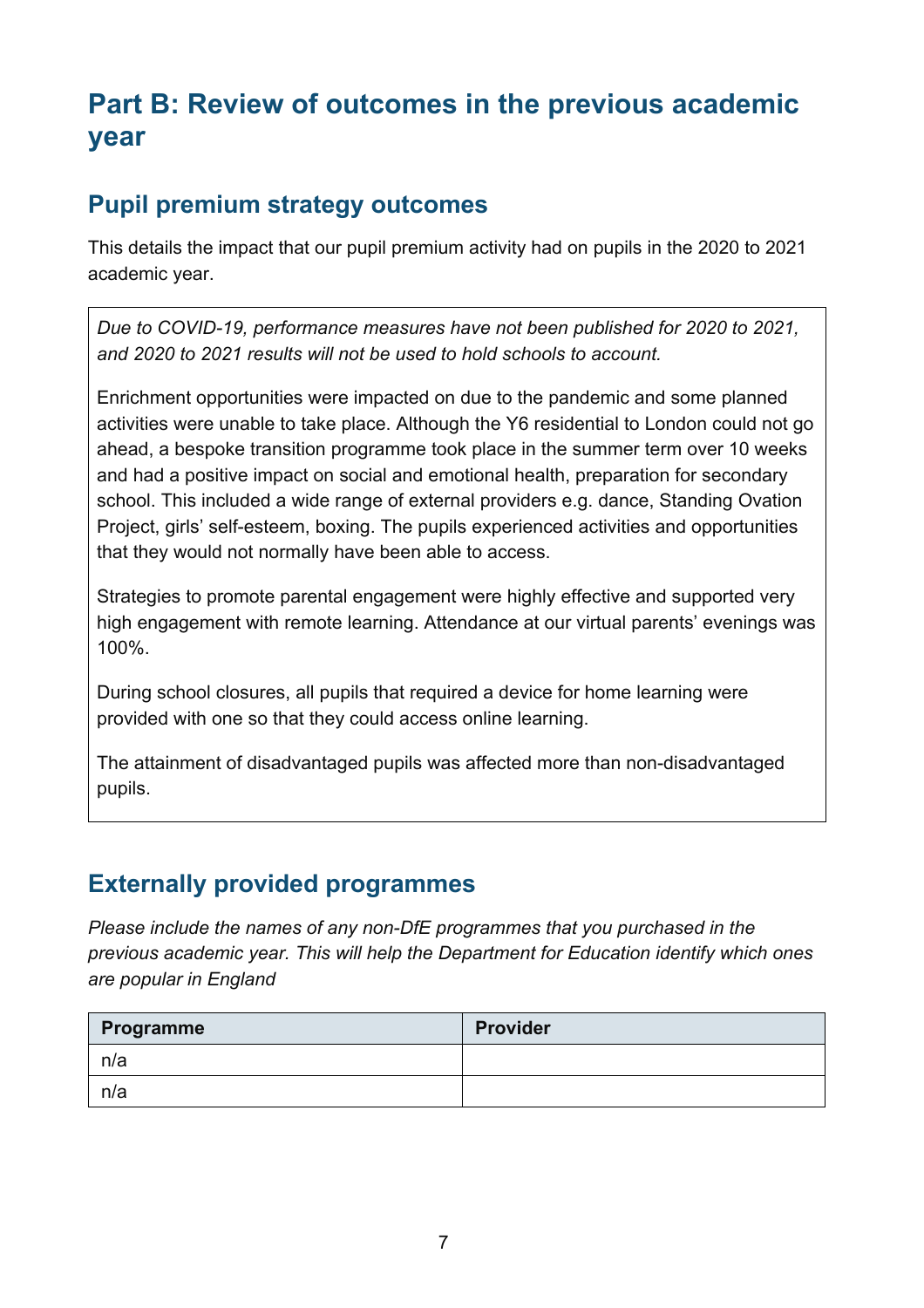## **Service pupil premium funding (optional)**

*For schools that receive this funding, you may wish to provide the following information:* 

| <b>Measure</b>                                                                    | <b>Details</b> |
|-----------------------------------------------------------------------------------|----------------|
| How did you spend your service pupil<br>premium allocation last academic year?    | n/a            |
| What was the impact of that spending on<br>service pupil premium eligible pupils? | n/a            |